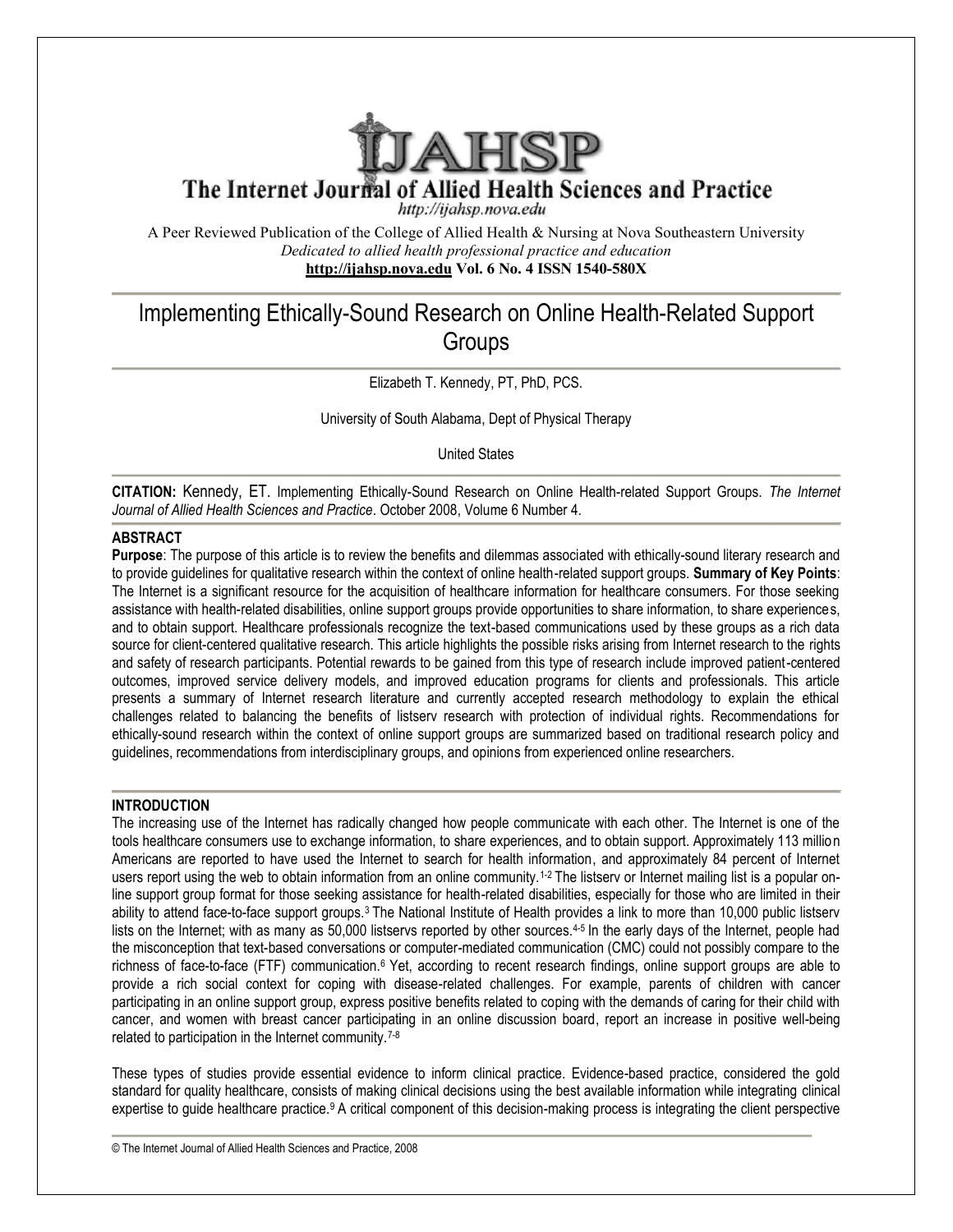at all levels of healthcare. Qualitative research is well-suited for research projects designed to gain the client's perspective. Recognizing the comprehensive nature of written material on the Internet, qualitative healthcare researchers identify CMC as a rich data source to gain in-depth, unobtrusive information regarding healthcare consumer perspectives. 9-12 Qualitative research via CMC offers an opportunity to assess quality of life, evaluate outcomes, improve educational programming, improve therapeutic interventions, and improve service delivery models in a client-centered approach. Naturally, most researchers are mindful of ethical implications associated with this type of research, with respect to protecting the online support group member.5,11-13 Specifically, researchers must be cognizant of methodological challenges related to protecting the privacy and confidentiality of participants. The purpose of this article is to describe the ethical challenges associated with researching listserv health-related support groups and to provide recommendations to promote quality ethically sound research.

## **LISTSERV OVERVIEW**

A discussion of listserv technology provides a foundation to understand the complexity of ethical issues related to online research of health-related support groups. Essentially, listservs are automated Internet mailing lists made up of members with similar interests.<sup>4</sup> The term listserv is actually a trademark name of L-Soft International, but has been generalized in recent years to denote any mailing list system (regardless of mailing list host).<sup>14</sup> In keeping with contemporary trends, the term listsery is used in this article to generically describe any online mailing list.<sup>14</sup> Participants must register or subscribe to become members of a listserv community. Each listserv has at least one list owner who is responsible for the administration of the list.4 The registration component of the listserv allows the virtual community to establish boundaries and restrict who has access to their postings. <sup>5</sup> One of the most attractive attributes of the Internet, crossing geographical boundaries, provides access for hard to reach populations on a 24-hour basis.15-17 The listserv communication format is asynchronous, meaning messages are sent as emails and not instantaneously, versus instant message or chat room talk, which are instantaneous and synchronous. The benefit of this asynchronous format is members have the convenience of waiting to compose replies.

Technological aspects of listservs allow numerous opportunities for breaches in confidentiality for an online support group participant. Messages sent by listserv individuals are automatically broadcast to the rest of the members as facilitated by a series of computer hosts (servers) on a network.<sup>14</sup> Anywhere along the pathway of transmission, the email message has the potential to be archived or stored on another computer. Most often, archived listserv messages are posted for public viewing and typically do not require membership or a password to access. An important concept to remember is listserv messages may be stored anywhere along the network for an extended length of time; often times after the author has forgotten the email. <sup>18</sup>

Commonly, listserv archives are posted in date and/or thread format. Emails in the date format are organized sequentially according to date and time of the message, whereas emails organized in the thread format are indexed according to subject heading. The ethical importance of listserv postings relates to the researcher's pursuit to correctly interpret meanings of the communications within the context of the email conversation.18 The thread format tends to be more conversational which helps the reader understand the context of the message, although researchers need to compare the date and thread formats because some archives are incomplete. Although the listserv member serves to gain potential benefits from this type of research, the next section will more formally discuss methodological challenges with associated risks to the listserv participant.

### **ETHICAL ISSUES ASSOCIATED WITH LISTSERV RESEARCH**

Researchers recognize listservs as powerful resources for client-centered information but are faced with the methodological challenges of how to collect data, how not to destroy the environment while the information is collected, and how to protect the individual rights of the participant. The type of design chosen will ultimately determine the ethical challenges encountered. Types of listserv research are primarily defined by the degree of researcher intrusiveness and may be organized into three categories. <sup>11</sup> In the first category, the researcher passively analyzes text messages and is not actively involved with group discussions. Examples of research using this type of category are studies that examine issues related to colorectal cancer, breast cancer, Alzheimer's, and eating disorders.<sup>19-22</sup> In the second category, a researcher interacts on a limited basis as a participating member. The researcher in this second category typically poses questions to the listserv group for the purpose of gaining additional information or to make the group aware that research is being conducted. The third category incorporates semistructured interviews as led by the researcher, via the listserv. As implications for ethical research are different for each of the different categories, this article will focus on ethical challenges associated with the first category, with an emphasis on shared accountability between the researcher and listserv member.

#### **Privacy and Confidentiality of Listservs**

Standard operating procedure for any type of research involves determining whether a research environment is a public or private domain.<sup>23-24</sup> At the most simplistic level, listservs with publicly-available CMC systems are considered public venues.<sup>25</sup>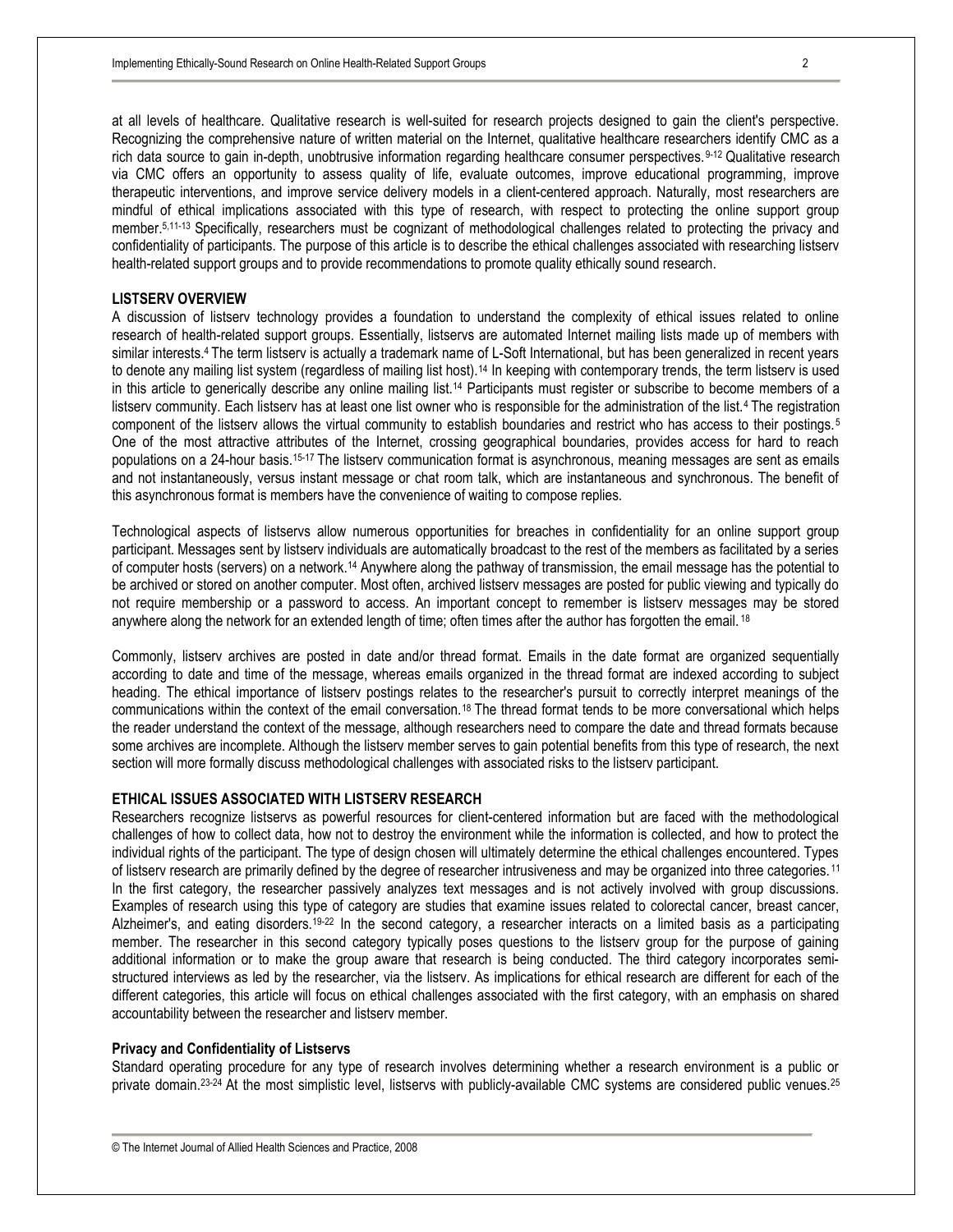The most recent rules and regulations related to Internet privacy have been summarized in a posting from the Privacy Rights Clearinghouse (established at the University of San Diego Center for Public Interest Law).

There are virtually no online activities or services that guarantee absolute privacy… According to federal law, it is not illegal for anyone to view or disclose an electronic communication if the communication is 'readily accessible' for the public. (Electronic Communications Privacy Act, 18 USC § 2511(2)(g)(1)). For example, a message that an individual posts to a public newsgroup or forum is available for anyone to view, copy, and store. In addition, your name, electronic mail (email) address, and information about your service provider are usually available for inspection as part of the message itself. Most public postings made on the Internet are archived in searchable files…Thus, on the Internet, your public messages can be accessed by anyone at anytime-- even years after the message was originally written.<sup>26</sup>

An ethical dilemma is recognized with the realization that some users have a naive misconception that the Internet is a safe, intimate environment for sharing and providing personal information, with no concept that their messages may be read by others, besides the intended recipient.25,27 In addition, many users do not understand postings from listservs are often publicly archived with content easily accessed by search engines. One of the leading concerns related to search engines is the potential of lifting comments out of context, possibly increasing the likelihood of harm or unpleasant experiences to an individual. <sup>28</sup> Based on information gathered from informal email postings and listserv surveys, an awareness is raised that some online support group members may resent their discussions being analyzed for research purposes.<sup>11</sup> Whether or not these opinions represent the majority of online community members, the following questions must be raised: Is there a sense that people do not want their interactions online studied? Do members of online groups consider the researcher as being voyeuristic? Are the researchers taking advantage of those in distress? These questions do not have well-defined answers but are very similar to questions addressed within traditional research undertakings. Issues regarding confidentiality and privacy motivate the ethical online researcher to invest time and reflection on whether listserv environments are perceived to be public or private domains by the listserv members. The determination of whether or not the listserv is a public environment is directly related to informed consent.

### **Informed Consent**

Government, private, and professional groups debating the dilemma of whether or not to receive informed consent for online studies are aware that a difference exists between physical research and virtual research.<sup>5,11,23,27</sup> Federal requlations exempt researchers from receiving informed consent if data collection occurs in a public place, and the identification of the subject is protected from disclosure.<sup>29</sup> Analyzing public domain listserv data is likened to looking retrospectively at hospital records.<sup>11</sup> Historically, IRBs set precedence stating informed consent is not required for medical record searches if patient identifiers are removed because the data collection is non-intrusive and privacy is maintained.<sup>11,30</sup> However, an online researcher must consider additional factors to avoid damage to the research process.<sup>10</sup> The researcher does not want to cause unwarranted distress for a listserv member or community who finds their email postings have been used without their consent, even though informed consent is not required for observational research within a public domain. The researcher's fear is that these members may become distrustful of the listserv group which once provided them with support; furthermore causing a lack of trust in the research community.<sup>10</sup>

Ethical listserv researchers should discern the degree of intrusiveness to determine whether a listserv site is a public or private domain for the purpose of receiving informed consent --- considering *perceived* privacy does not always correlate with ease of Internet access.<sup>23</sup> As previously discussed, the researcher must be guided by determinations of whether the listserv community considers their group to be a private or public forum, and whether the researcher is a group member. <sup>31</sup> As one can easily understand, the definition of public and private virtual venues is not always straightforward just as some physical domains do not have clear boundaries. Consider the following "real world" illustration to help understand a parallel concept in the virtual world. A porch is a transitional zone between a private and a public domain with degree of privacy mostly determined by cultural convention.<sup>32</sup> Similarly, listservs have been likened to "virtual front porches" where diverse populations of people have opportunities to meet for meaningful conversation. Regardless of current rulings and best practice guidelines, some researchers argue the merits of obtaining informed consent as an ethical responsibility no matter the level of intrusion.<sup>23</sup> This viewpoint is considered extreme in the eyes of most contemporary researchers.

Another method of dealing with informed consent is known as negotiated consent.<sup>10</sup> This method involves obtaining permission from the listserv owner to show there is shared power in the decision making of the research process with the listserv community. If the listserv is an active group, the group administrator or the researcher (with permission from the administrator) may post an announcement to make group members aware of the purpose of the research and the presence of the researcher collecting data. The problem with negotiated consent is that it does not take into account the continual change in group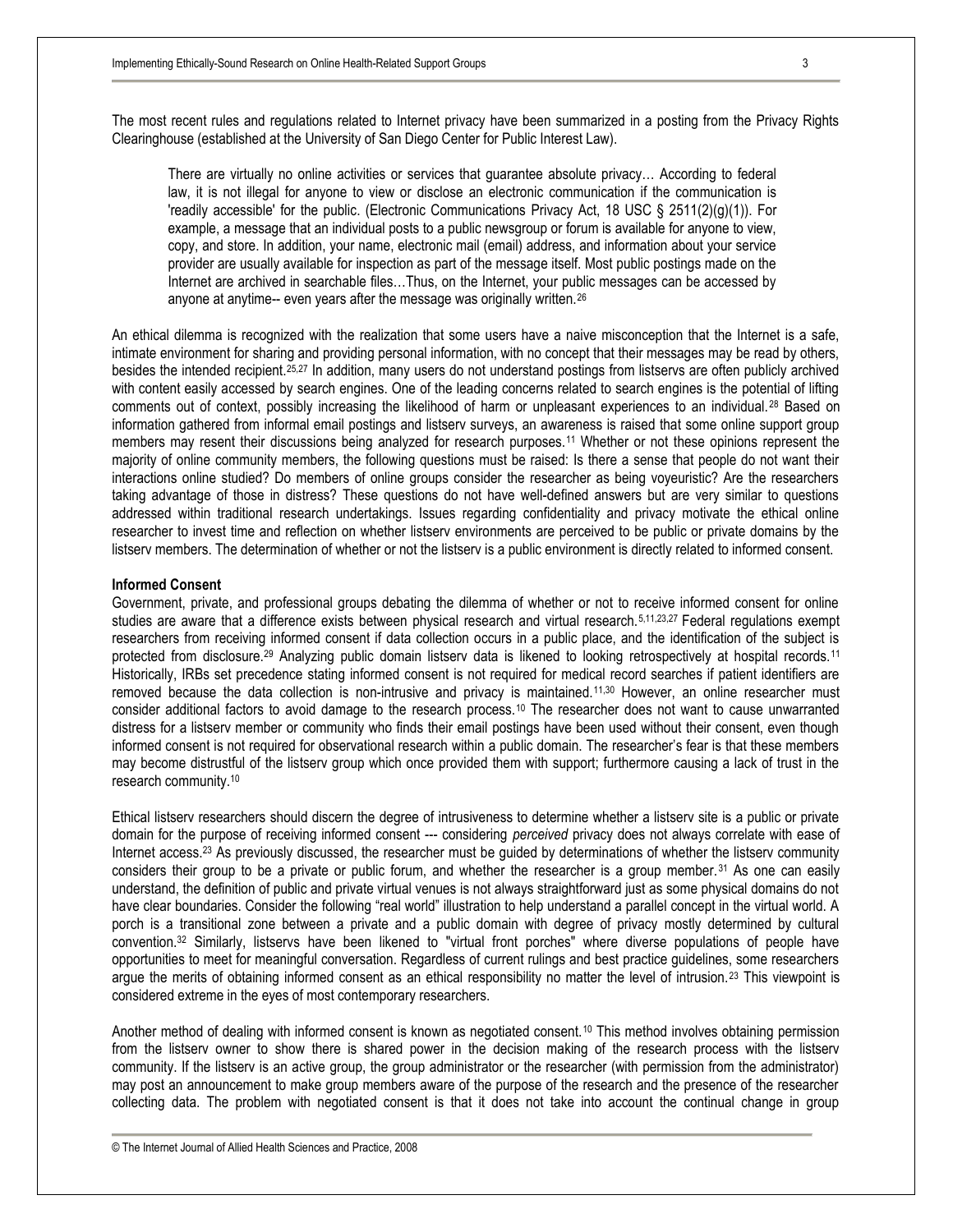membership and culture. In addition, the listserv administrator does not solely represent the interests of all group members. Individual and community property rights of listserv communities present the final point for discussion.

#### **Intellectual Property**

An issue plaguing online researchers is the question, Who owns the messages posted on the Internet?10,33 Theoretically, Internet listserv members have copyright to their posted messages that includes not only legal ownership of intellectual creativity but also "…. the right to copy, modify, distribute, run (on a computer) or transmit a work."16 However, literal enforcement of CMC copyright violations would mean no one has the ability to download or read Internet messages. In contemporary times, implied license is assumed by society to access information on the web, further challenging Internet researchers to establish ethical policies to safeguard consumers. The application of Internet domain terms, public and private, serves as a partial solution to the question of data ownership as discussed earlier. In this ambiguous area, a common practice is to receive permission from listserv authors of long quotes. This practice serves to empower listserv members to play an active role in whether their words will be published and whether they want to be credited.<sup>10</sup>

Exploring ethical issues provides the opportunity to reflect about the relationship between the goals of research and online research processes.34 In response to ethical challenges, researchers from a wide array of fields and studies are engaging in ongoing conversation exploring the benefits and risks of online research.<sup>11-12,19-23,27,35-37</sup> The discussion of ethical behavior certainly should include a caution to avoid self-righteous presumptions that ethical standards are absolute and may be generalized to any situation.<sup>34</sup> Regardless of a lack of formal guidelines, academic and professional organizations emphatically insist online research should be self-regulating and ethically sound with an emphasis on researcher accountability. 5,11-12,16,27-28,35,38

## **RECOMMENDATIONS**

The healthcare researcher must adhere to general ethical principles to minimize potential harm to the listserv member even though research involving passive analysis of public Internet transcripts is considered exempt from human-subjects regulations.12,25 The primary source of potential risk which must be addressed is breach of confidentiality. In addition, establishing an awareness of mutual support and collaboration with a listserv group is equally important to address challenges related to perceptions of privacy, to prevent distrust about research processes, and to address potential biases of the researcher. 39-40 Based on traditional research regulations, recommendations from interdisciplinary professional group consortiums, and wisdom from experienced Internet researchers, recommendations are offered to promote ethically-sound research on online healthrelated support groups.10,14,23-24,27,35,41-42 The reader should bear in mind discussion workgroups assembled to discuss these ethical issues have not reached consensus. (Refer to Appendix A for a checklist of items to be addressed prior to implementation of research).

- 1) Foremost, the purpose of the research should serve the members of the listserv group being studied. <sup>43</sup> The sole outcome of the study should not be for isolated data collection, but to benefit the lives of listserv members (either personal direct benefits or overall long-term member benefits).
- 2) Listserv research protocols should be developed with forethought on a case-by-case basis to protect the participant within the context of the specific listserv culture. Similar to traditional ethnographic studies, the initial task of a listserv researcher is to become immersed in the lives of a culture that is being studied through prolonged observation -- even though the researcher in this circumstance functions as a passive observer.<sup>39,44</sup> Observing online interactions over time either as a listserv member or studying listserv archives helps the researcher understand group norms and culture.<sup>12</sup> During the early stages of research development, the initial task of the researcher is to evaluate barriers to listserv access, study the listserv's initial mission and objectives, develop strategies to promote collaborative relationships with the group, learn lingo and language specific to the group, learn social conventions, and define early themes for later data analysis.<sup>10,39</sup>
- 3) All listserv studies should be cleared by the appropriate governing institutional board, even if they decide informed consent is not warranted.12,31 IRBs should include members familiar with virtual communities and the inherent dangers of online research to make informed decisions for the protection of listserv participants. Though not mandatory, the researcher should consider obtaining written permission from list owners or from each participant quoted in the study (especially those with long quotes). If informed consent is warranted, a statement should be added to an online research-informed consent form stating absolute confidentiality cannot be assured. Under any condition, whether or not informed consent is received, the data must be anonymized at the earliest stage of data collection.
- 4) The researcher should foster a collaborative relationship with the intended listserv group.<sup>31</sup> The purpose of this relationship is to facilitate trust and to prevent problems that group members might feel about a real or perceived lack of control of the researcher over their lives.<sup>10</sup> Negotiated consent should be established early in the research process. Gaining access through the list owner is considered essential as this person is likened to a gatekeeper.<sup>10</sup> The list owner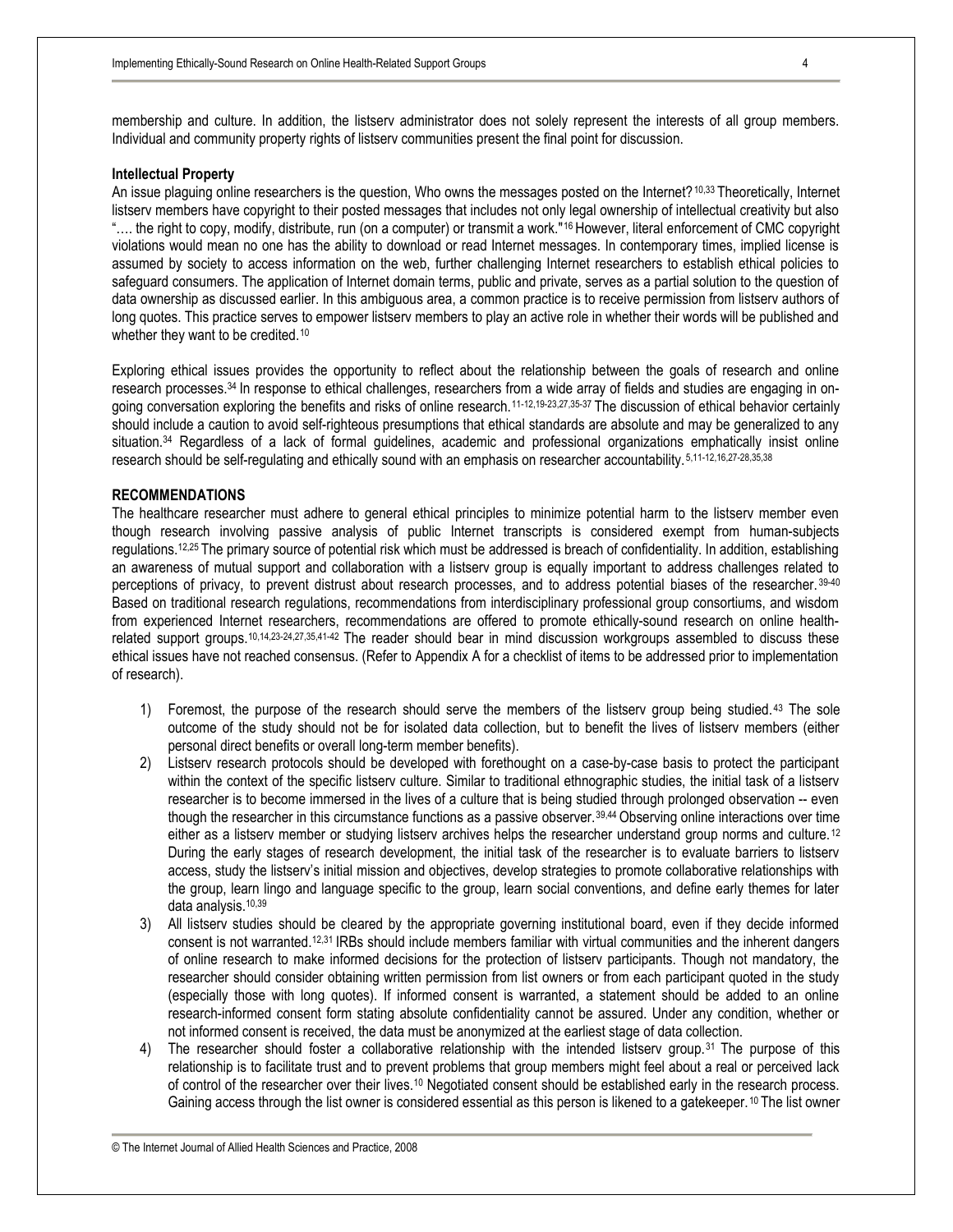is ultimately responsible for the operation of the listserv even though they do not have the capacity to speak for all members. This person is helpful in gaining a more in-depth understanding of the listserv culture of the group, along with values and beliefs, to guide in making specific decisions regarding sensitivity and vulnerability of the group (including making decisions regarding whether the group is a perceived private or public forum).<sup>31</sup> For example, support groups formed with respect to addiction, sexually transmitted diseases, or abuse, require stricter privacy guidelines as compared to other groups. As a final point, the listserv owner is a good resource in determining how the data will affect the group if the group name is used in publications, to resolve issues regarding informed consent, or to substantiate findings.

- 5) A listserv member's identity should be protected regardless of whether the listserv is deemed to be a public or private domain.37,42 Efforts should be made to maintain confidentiality and to remove all identifying information (headers, signatures, names, etc.) from the email postings within reported findings.<sup>31</sup> Technological consultation regarding data collection and storage should be obtained prior to data collection, to protect the consumer. It should be noted that even though great efforts are taken to insure anonymity for listserv participants, Internet search engines may be able to pick up the original posting - thus identifying the listserv participant.
- 6) During the process of data analysis, the researcher should solicit listserv members to interpret or substantiate findings to strengthen internal validity of the study.<sup>10</sup> The ultimate goal of this type of research is to represent the general views of the listserv members and to avoid misrepresenting the words and meanings based on textural references even if the views are contradictory. <sup>10</sup> If a listserv member requests portions of the findings to be deleted, the researcher should respect the wishes of the listserv participant even if the researcher thinks the information is important to the study. <sup>39</sup>
- 7) Researchers should develop a plan to debrief the community at the publication stage of the research process as a final offering of faith towards the trust relationship built between the researcher and the listserv community at the onset of the study.<sup>10,39</sup>

## **CONCLUSIONS**

Lagging behind media studies and social science research, the healthcare professions have been slow to use listservs as viable data sources.<sup>45</sup> The purpose of this article is to review issues related to ethically-sound research within the context of online health-related support groups. The text-mediated context of the online community provides intriguing opportunities for careful analyses of client-centered perspectives. The dilemmas have been described with more questions put forth as compared to absolute answers given. In the face of gaining valuable insight from the healthcare consumer's point of view, the challenge for the allied health research community is to balance the importance of online research with the protection of individual rights. The Internet way of life is here to stay and serves as a vast source of first-person narratives previously unavailable for research.<sup>5</sup> Potential rewards to be gained from high quality, ethically-sound research include improved patient-centered outcomes, improved effectiveness of therapeutic interventions, enhanced service delivery models, development of alternative intervention programs using the Internet, and expansion of instructional resources for today's allied health professional. 9

**\_\_\_\_\_\_\_\_\_\_\_\_\_\_\_\_\_\_\_\_\_\_\_\_\_\_\_\_\_\_\_\_\_\_\_\_\_\_\_\_\_\_\_\_\_\_\_\_\_\_\_\_\_\_\_\_\_\_\_\_\_\_\_\_\_\_\_\_\_\_\_\_\_\_\_\_\_\_\_\_\_\_\_\_\_\_\_\_\_\_\_\_\_\_\_\_\_\_\_\_\_\_** 

#### **References**

- 1. Horrigan JB. Online communities: networks that nurture long-distance relationships and local ties [report on the Internet].Washington: Pew Internet & American Life Project; 2001 [cited Jan 2008]. Available from: [http://www.pewInternet.org/pdfs/PIP\\_Communities\\_Report.pdf.](http://www.pewInternet.org/pdfs/PIP_Communities_Report.pdf)
- 2. Fox S. Online Health Search 2006 [report on the Internet]. Washington, DC: Pew Institute & American Life Project; 2006 [accessed 2007, May 22]. Available from: [http://www.pewinternet.org/pdfs/PIP\\_Online\\_Health\\_2006.pdf](http://www.pewinternet.org/pdfs/PIP_Online_Health_2006.pdf)
- 3. Ahmann E. Supporting families' savvy use of the Internet for health research. Pediatr Nurs. 2000; 26(4): 419-23.
- 4. List.NIH.gov [listserv homepage on the Internet]. Bethesda, MD: Center for Information Technology, National Institutes of Health; cited 2008]. Available from:<https://list.nih.gov/>.
- 5. Robinson KM. Unsolicited narratives from the Internet: a rich source of qualitative data. Qual Health Res. 2001; 11(5): 706- 14.
- 6. Hine C. Virtual Ethnography. Thousand Oaks: Sage; 2000.
- 7. Rodgers S, Chen Q. Internet community group participation: psychosocial benefits for women with breast cancer. J Computer-Mediated Commun; 2005. p. article 5. Available from: <http://jcmc.indiana.edu/vol10/issue4/rodgers.html>.
- 8. Han H, Belcher AE. Computer-mediated support group use among parents of children with cancer An exploratory study. Comput Nurs 2001; 19(1): 17-33.
- 9. Hammel KW, Carpenter C, editors. Qualitative Research in Evidence-Based Rehabilitation. Edinburgh: Churchill Livingstone: 2004.
- 10. Sixsmith J, Murray CD. Ethical issues in the documentary data analysis of Internet posts and archives. Qual Health Res. 2001; 11(3): 423-32.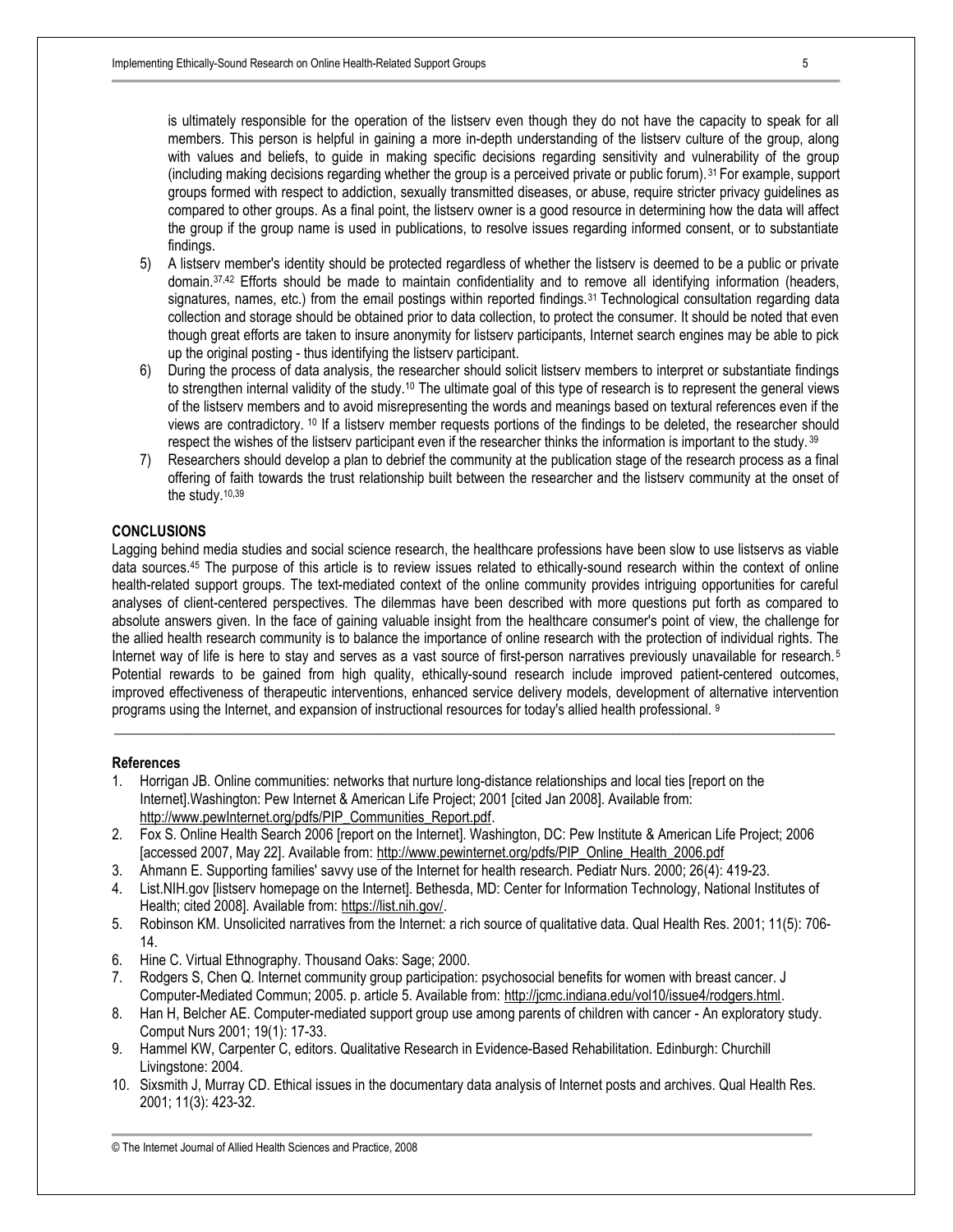- 11. Eysenbach B, Till J. Ethical issues in qualitative research on Internet communities. Br Med J 2001; 323(7321): 1103-5.
- 12. Kraut R, Olson J, Banaji M, Bruckman A, Cohen J, Couper M. Psychological research online: report of Board of Scientific Affairs on the Internet. Am Psychol 2004; 59(2): 105-17.
- 13. Kralik D, Price K, Warren J, Koch T. Issues in data generation using email group conversations for nursing research. J Adv Nurs 2006; 53(2): 213-20.
- 14. Collins, LH. Practicing safer listserv use: ethical use of an invaluable resource. Prof Psychol, Res, Pr 2007; 38(6): 690-8.
- 15. Gustafson DH, Hawkins R, Boberg E, Pingree S, Serlin RE, Graziano F, et al. Impact of a patient-centered, computer-based health information/support system. Am J Prev Med 1999; 16(1): 1-9.
- 16. Mann C, Stewart F. Internet Communication and Qualitative Research: A Handbook for Researching Online. Thousand Oaks: Sage; 2000.
- 17. Whitehead LC. Methodological and ethical issues in Internet-mediated research in the field of health: an integrated review of the literature. Soc Sci Med 2007; 65: 782-91.
- 18. Berry DM. Internet research: privacy, ethics, and alienation: An open source approach. Internet Res 2004; 14(4): 323-32.
- 19. Winzelberg AJ. The analysis of an electronic support group for individuals with eating disorders. Comput Human Behav 1997; 13: 393-407.
- 20. White MH, Dorman SM. Online support for caregivers: analysis of an Internet Alzheimer mailgroup. Comput Nurs 2000; 18: 176-8.
- 21. Sharf B. Communicating breast cancer on-line: support and empowerment on the Internet. Womens Health 1997; 26(1): 65- 84.
- 22. Klemm P, Reppert K, Visich L. A nontraditional cancer support group: The Internet. Comput Nurs 1998; 16: 31-6.
- 23. Frankel MS. Ethical and legal aspects of human subjects research on the Internet. Washington, DC: American Association for the Advancement of Science; 1999. Available from: <http://www.aaas.org/spp/sfrl/projects/intres/report.pdf>.
- 24. Watson M, Jones D, Burns L. Internet research and informed consent: an ethical model for using archived emails. Int J Ther Rehabil 2007; 14(9): 396-403.
- 25. Walther JB. Research ethics in Internet-enabled research: human subjects issues and methodological myopia. Ethics Inf Technol 2002; 4: 205-16.
- 26. Privacy Rights Clearinghouse Web Site. Fact sheet 18: online privacy, privacy and the Internet: traveling in Cyberspace Safely. San Diego: 2008. Available from: <http://www.privacyrights.org/fs/fs18-cyb.htm>.
- 27. Ess C. & Association of Internet Researchers Ethics Working Committee, AOIR ethics document final report: ethical decision-making and Internet research. 2002, Available from: [http://www.aoir.org/reports/ethics.pdf.](http://www.aoir.org/reports/ethics.pdf)
- 28. Marcinko R. Listservs: The Good News and the Bad News. Searcher. 1998; 6(10): 34-40.
- 29. Penslar RL, Porter JP. Institutional Review Board Guidebook: Chapter IV Considerations of Research Design: Office for Human Research Protections; 2001.
- 30. Code of Federal Regulations: Standards for privacy of individually identifiable health information: final rule. 45 C.F.R. Parts 160 & 164 (2000)
- 31. Barnes SB. Issues of attribution and identification in online social research. In: Johns MD, Chen S, Hall G, editors. Online social research: methods, issues, and ethics. New York: Peter Lang; 2004.
- 32. Bruckman A. Introduction: Opportunities and challenges in methodology and ethics. In: Johns MD, Chen S, Hall G, editors. Online Social Research: methods, issues, and ethics. New York Peter Lang; 2004. p. 101-4.
- 33. Gustafson DH, Robinson TN, Ansley D, Adler L, Brennan PF. Consumers and evaluation of interactive health communication applications. American Journal of Preventive Medicine 1999; 16(1): 23-29.
- 34. Thoman J. Reexamining the ethics of Internet research: Facing the challenge of overzealous oversight. In: Johns MD, Chen S, Hall G, editors. Online Social Research: Methods, Issues, & Ethics. New York
	- a. Peter Lang; 2004. 187-201.
- 35. Dyer K. Ethical challenges of medicine and health on the Internet: a review. J Med Internet Res; 2001. Apr-Jun; 3(2): e 23.
- 36. Watson M, Jones D, burns L. Internet research and informed consent: an ethical model for using archived emails. Int J Ther Rehab 2007; 14: 403-936.
- 37. Pittinger DJ. Internet research: an opportunity to revisit classic ethical problems in behavioral research. Ethics and Internet Technology 2003; 13(1): 45-60.
- 38. Nocera JLA. Ethnography and hermeneutics in cybercultural research: accessing IRC virtual communities: J Computermediated Commun. Jan; 7(2); 2002.
- 39. Suzuki LA, Ahluwalia MK, Arora AK, Mattis JS. The pond you fish in determines the fish you catch: exploring strategies for qualitative data collection. The Counseling Psychologist 2007; 35(2): 295-327.
- 40. Capurro R, Pingel C. Ethical issues of online communication research. Ethics and Internet Technology 2002; 4: 89-94.
- 41. Bogdan RC, Biklen SK. Qualitative research for education: An introduction to theory and methods. 3rd ed. Boston: Allyn and Bacon; 1998.

© The Internet Journal of Allied Health Sciences and Practice, 2008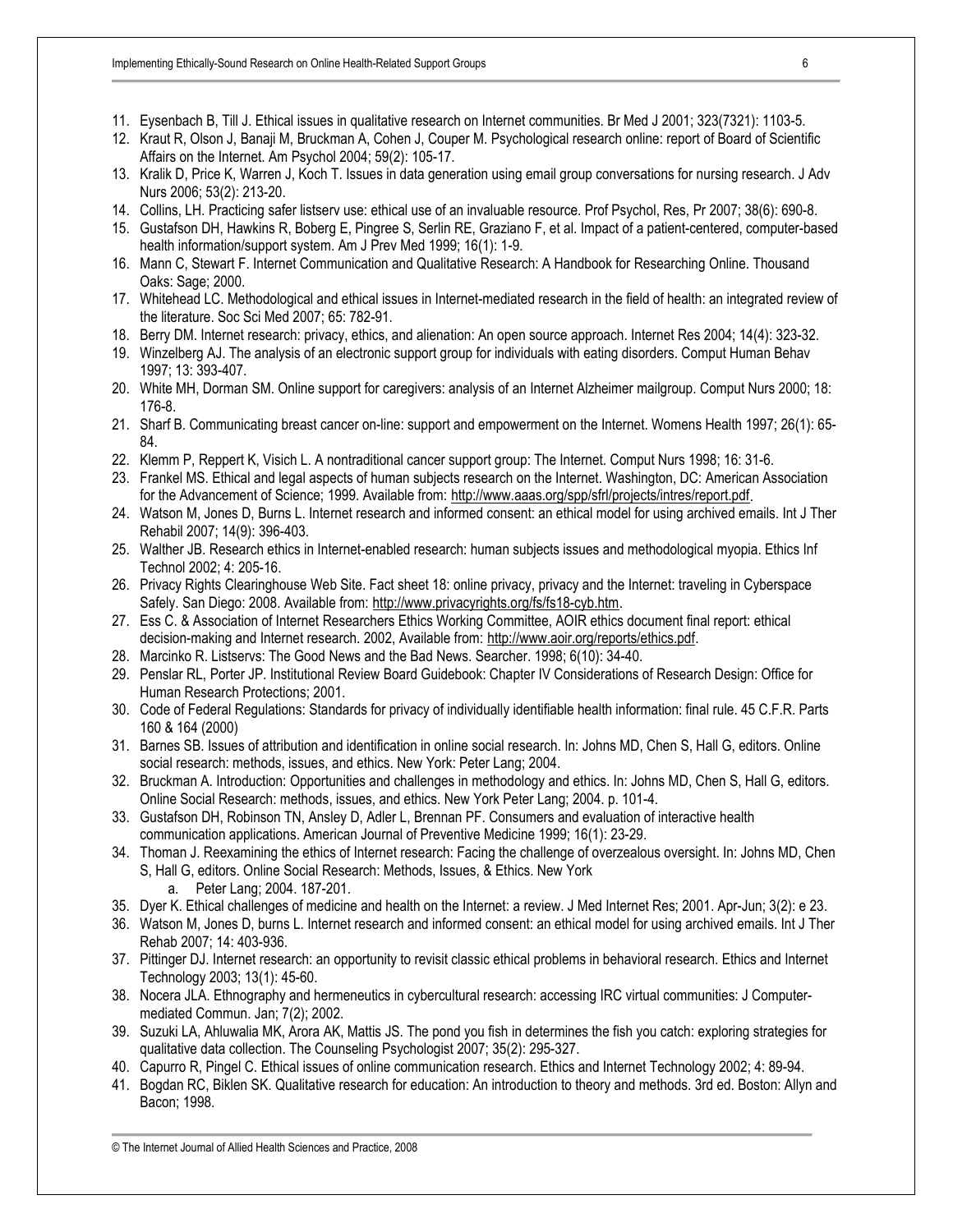- 42. Whitehead LJ. Methodological and ethical issues in Internet-mediated research in the field of health: an integrated review of the literature. Social Science and Medicine 2007; 65: 782-91.
- 43. Hall G, Frederick D, Johns MD. "NEED HELP ASAP!!!": A feminist communitarian approach to online research ethics. In: Johns MD, Chen S, Hall G, editors. Online social research: Methods, issues, & ethics. New York: Peter Lang; 2004.
- 44. Cresswell J. Qualitative inquiry and research design. Thousand Oaks, CA: Sage Publications, Inc.; 1998.
- 45. Haigh C, Jones NA. An overview of the ethics of cyber-space research and the implication for nurse educators. Nurse Education Today 2005; 25: 3-8.